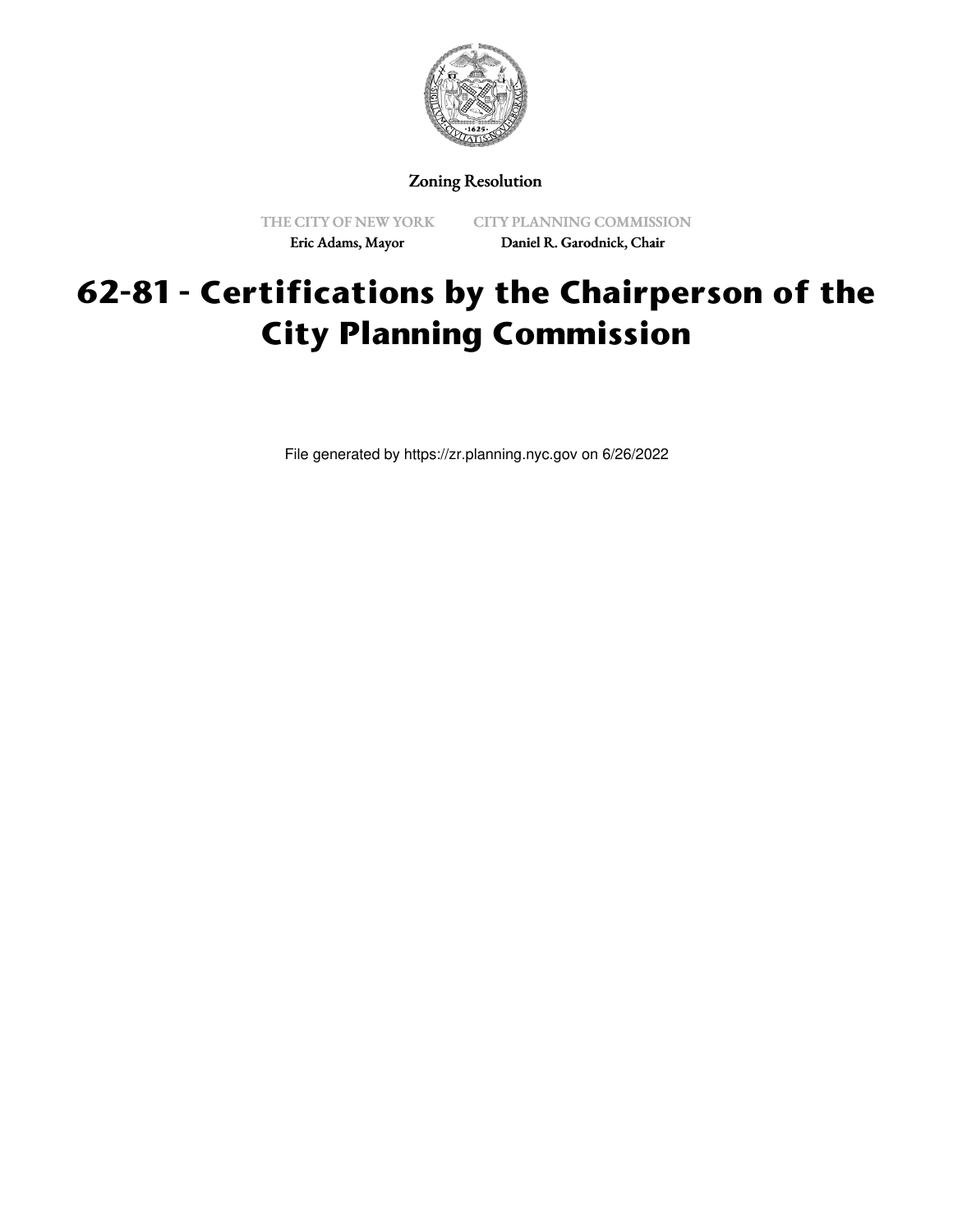## **62-81 - Certifications by the Chairperson of the City Planning Commission**

LAST AMENDED 2/2/2011

The provisions of Sections 62-811 and 62-812, relating to certifications for #waterfront public access areas#, #visual corridors# and #zoning lot# subdivisions, shall apply to all #zoning lots# within #waterfront blocks# and any other #blocks# included within a Waterfront Access Plan, except that the following shall not be subject to the provisions of Section 62-811:

airports, heliports and seaplane bases;

in any district, existing #zoning lots# of less than 10,000 square feet #developed# #predominantly# with #single-# or #two-family residences# within #detached#, #semi-detached# or #zero lot line buildings#, provided such #zoning lots# are not included within an area subject to a Waterfront Access Plan pursuant to Section 62-90;

#zoning lots# in R1 and R2 Districts; and

#zoning lots# in C8 and #Manufacturing Districts#, containing #predominantly# Use Group 16, 17 or 18 #uses#, except for docking facilities serving passenger ocean vessels or sightseeing, excursion or sport fishing vessels.

## **62-811 - Waterfront public access and visual corridors**

#### LAST AMENDED 5/12/2021

No excavation or building permit shall be issued for any #development# on a #waterfront block#, or any other #block# included within a Waterfront Access Plan, until the Chairperson of the City Planning Commission certifies to the Department of Buildings or Department of Business Services, as applicable, that:

- (a) there is no #waterfront public access area# or #visual corridor# requirement for the #zoning lot# containing such #development# due to the following:
	- (1) the #development# is exempt pursuant to Sections 62-52 (Applicability of Waterfront Public Access Area Requirements) or 62-51 (Applicability of Visual Corridor Requirements); or
	- (2) the #waterfront public access area# or #visual corridor# requirement has been waived pursuant to Section 62-90 (WATERFRONT ACCESS PLANS);
- (b) a site plan and all other applicable documents have been submitted showing compliance with the provisions of Sections 62-332 (Rear yards and waterfront yards), 62-50 (GENERAL REQUIREMENTS FOR VISUAL CORRIDORS AND WATERFRONT PUBLIC ACCESS AREAS), and 62-60 (DESIGN REQUIREMENTS FOR WATERFRONT PUBLIC ACCESS AREAS);
- (c) a site plan has been submitted showing compliance with the provisions of Section 62-90;
- (d) for #developments# listed in Section 62-52, paragraph (b), on a #zoning lot# containing a public access area established prior to October 25, 1993, meeting the terms of Section 62-58 (Requirements for Water-Dependent Uses and Other Developments), by restrictive declaration, lease agreement, maintenance and operation agreement or other agreement with a public entity, which public access area is required to be provided for the life of the #development# subject to such agreement, a copy of such restrictive declaration or agreement and a site plan indicating the location, area and design of the required public access area and showing substantial compliance with the provisions of Section 62-58 have been submitted; or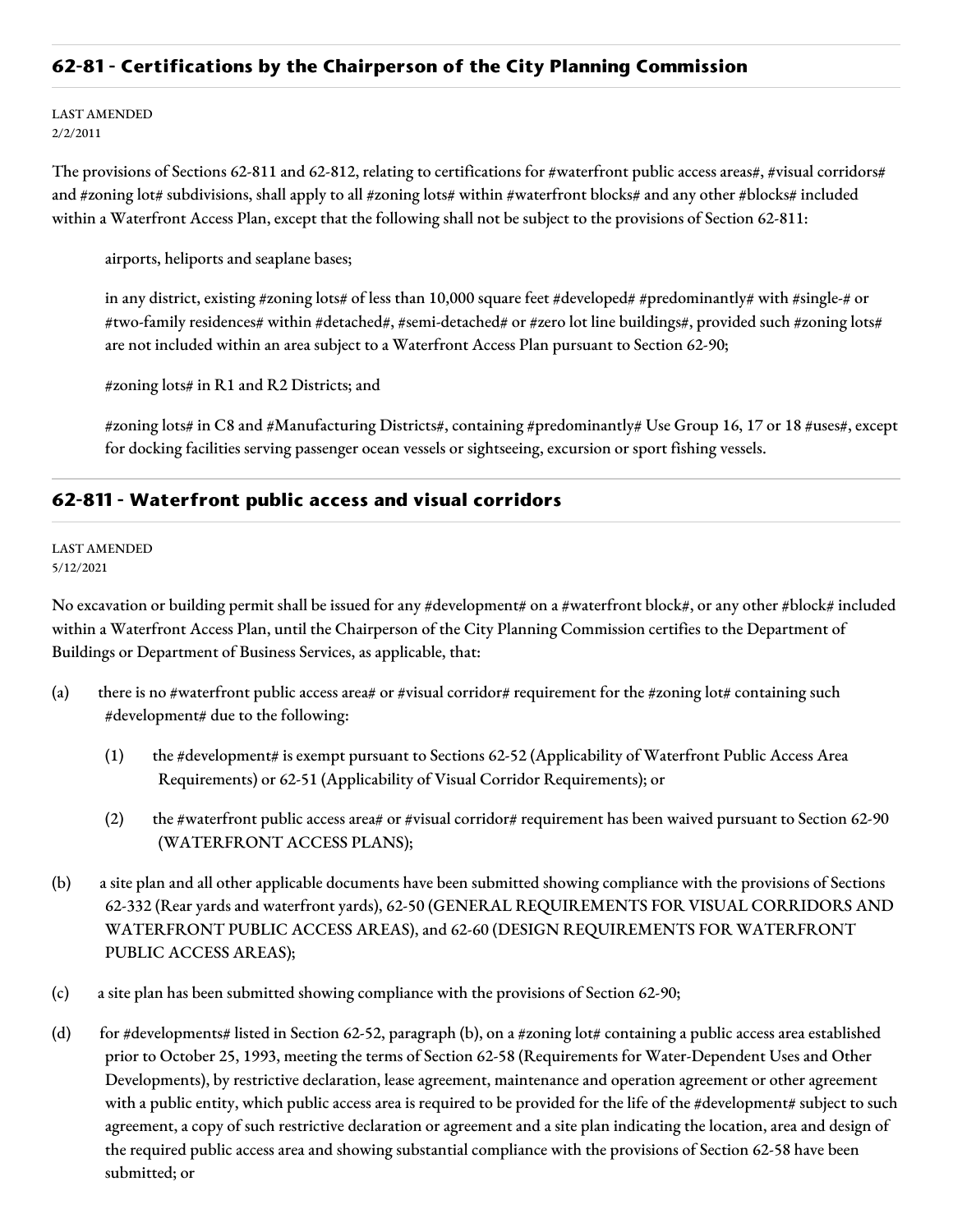(e) for the #development# of a park, a site plan and all other applicable data have been submitted showing compliance with the provisions of Section 62-59 (Special Regulations for Zoning Lots That Include Parks).

For any parcel identified in Waterfront Access Plan BK-1, the Chairperson shall allow for the phased implementation of all required #waterfront public access areas# upon certification to the Commissioner of Buildings that a plan has been submitted that provides for an amount of #waterfront public access area# proportionate to the amount of #floor area# being #developed# in each phase. Additionally, for any #development# located within 240 feet of a #shoreline#, the initial phase and each subsequent phase shall provide a minimum of 200 linear feet of #shore public walkway# and any adjacent #supplemental public access area# located between such #development# and such #shore public walkway#, one #upland connection# through or adjacent to the entire parcel leading to the #shore public walkway#, and at least one other connection from the #shore public walkway# to an adjacent #shore public walkway#, #street# or other #upland connection#. For any #development# located entirely beyond 240 feet of a #shoreline#, the initial phase and each subsequent phase shall also provide a minimum of 100 linear feet of #shore public walkway# and one #upland connection# through or adjacent to the entire parcel leading to the #shore public walkway#. However, no #waterfront public access area# need be provided for a phase consisting of a #development# in which all #residences# in such phase are affordable #residences# for #lower income households# as defined in Section 23-93, or #moderate income households# as defined in Section 62-352, provided that such exemption shall only apply where 25 percent or less of the total #residential# #floor area#, including any applicable #floor area# bonuses, on the parcel has been #developed#.

A certification pursuant to paragraphs (b) or (c) of this Section shall be granted on condition that an acceptable restrictive declaration is executed and filed pursuant to Section 62-74 (Requirements for Recordation).

Within 45 days of receipt of a complete application, the Chairperson shall either certify that the proposed #development# complies with the requirements of this Section or disapprove such application, citing the nature of any failure to comply. Failure to certify or disapprove such application within the 45 day period will release the Department of Buildings or the Department of Business Services from any obligation to withhold the excavation or building permit and authorize such agency to determine compliance with the provisions of this Section.

# **62-812 - Zoning lot subdivision**

LAST AMENDED 4/22/2009

An existing #zoning lot# within a #waterfront block#, or within any other #block# included in a Waterfront Access Plan, may be subdivided into two or more #zoning lots#, or reconfigured in a manner that would reduce its area or any dimension, only in accordance with the provisions of this Section or as modified pursuant to Section 62-822 (Modification of waterfront public access area and visual corridor requirements).

Such #zoning lot# may be subdivided or reconfigured provided that the Chairperson of the City Planning Commission certifies that:

- (a) there are no requirements in this Chapter for a #waterfront public access area# or #visual corridors# on such #zoning lot# for any #use# permitted on such #zoning lot#; or
- (b) a restrictive declaration shall be recorded against each subdivided or reconfigured #zoning lot#, binding all such #zoning lots# to provide #waterfront public access areas# or #visual corridors# at the time of a #development#, other than an exempt #development#, as set forth in Section 62-52. Such restrictive declaration shall include a site plan that sets forth the amount and location of the required #waterfront public access areas# and #visual corridors# on all resulting #zoning lots#. Such #waterfront public access area# or #visual corridor# shall be provided as required for the original #zoning lot# at the time of #development# of a non-exempt #use#; or
- (c) there are existing publicly accessible waterfront open areas on the #zoning lot# constructed as part of a previously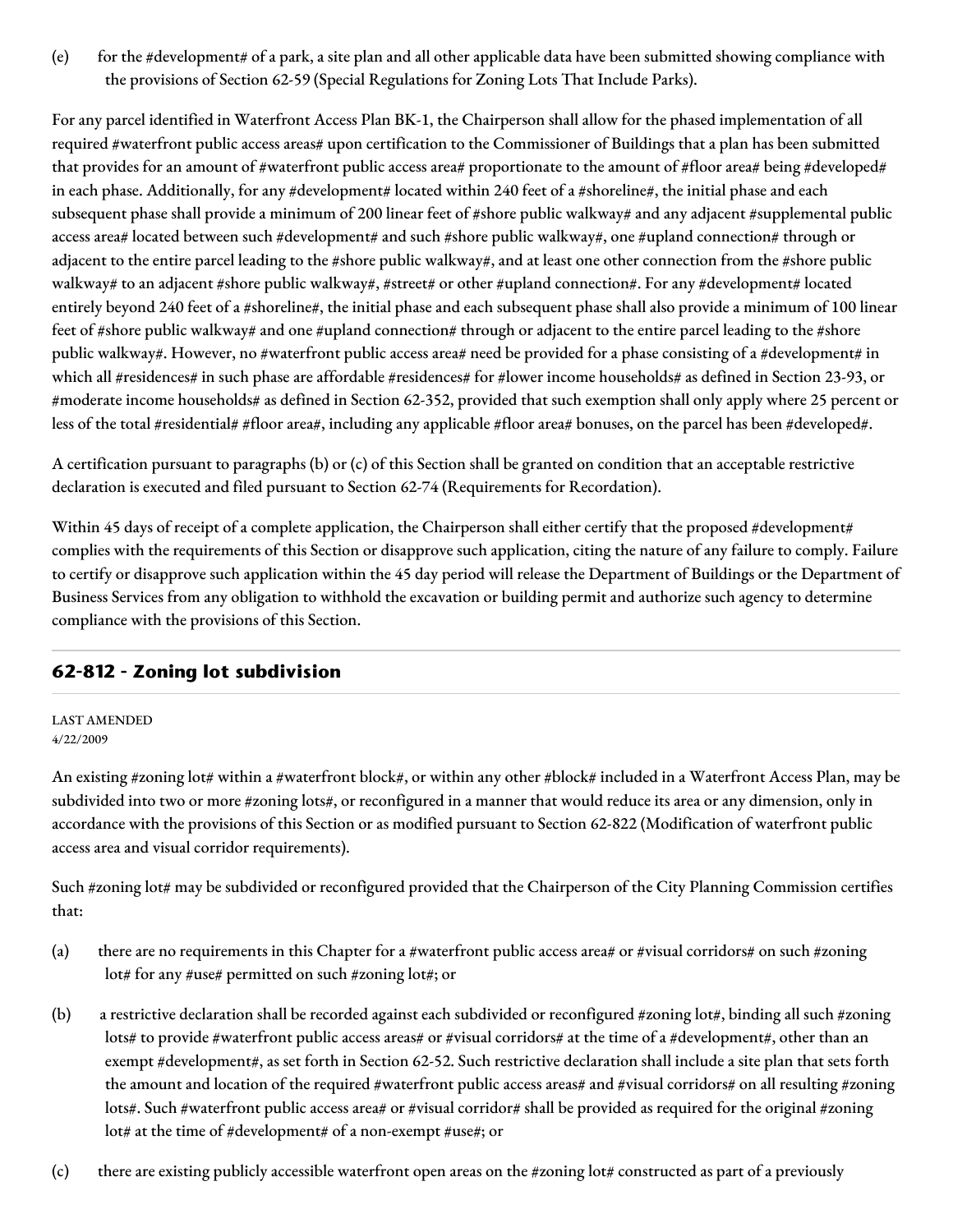approved site plan providing physical and visual access to and along the waterfront, and such open areas are no smaller in square footage than that required under the provisions of this Chapter for #waterfront public access areas# and #visual corridors#, and restrictions have been recorded against the property requiring such existing open area to remain accessible to the public for the life of the #development#.

## **62-813 - Docking facilities for ferries or water taxis in certain waterfront areas**

### LAST AMENDED 3/26/2014

In Community District 1 in the Borough of Brooklyn, docking facilities for ferries or water taxis set forth in paragraph (a) of this Section shall be permitted, provided that the Chairperson of the City Planning Commission certifies to the Commissioner of the Department of Buildings that such docking facilities comply with the standards for required amenities set forth in paragraph (b) of this Section and, where provided, the standards for permitted amenities set forth in paragraph (c) of this Section. In conjunction with such certification, parking and drop-off and pick-up area requirements for docking facilities with a vessel capacity of up to 399 passengers shall be waived, as applicable. Where such docking facilities are proposed within a #waterfront public access area#, such docking facilities shall also comply with the provisions of paragraph (d) of this Section. Where modifications to a docking facility certified pursuant this Section are made, including the amount or configuration of docking facility amenities, establishment of, or modification to, #waterfront public access areas# on the same #waterfront zoning lot#, or the cessation of ferry or water taxi service to such docking facility, the provisions of paragraph (e) of this Section shall apply.

The amount of amenities permitted or required pursuant to paragraphs (b) and (c) of this Section shall be calculated for each docking facility on the #waterfront zoning lot# and not according to the number of vessels a single docking facility can accommodate.

## (a) Docking facilities

The following docking facilities are subject to the certification provisions of this Section:

- (1) docks for water taxis, with a vessel capacity of up to 99 passengers, as listed in Use Group 6C, when located within R6 through R10 Districts, or C1, C2, C4, C5, C6 or C8 Districts, and as listed in Use Group 14A, when located in C2, C3, C7 or C8 Districts and #Manufacturing Districts#;
- (2) docks for ferries, other than #gambling vessels#, with a vessel capacity of up to 399 passengers, as listed in Use Group 6C, when located within R6 through R10 Districts or C1, C2, C4, C5, C6 or C8 Districts, and as listed in Use Group 14A, when located in C2, C3, C7 or C8 Districts and #Manufacturing Districts#; and
- (3) docks for ferries with an unlimited capacity, as listed in Use Group 10A, in C4, C5, C6, C8 Districts and #Manufacturing Districts#.

## (b) Required amenities

Passenger queuing space, bicycle parking and a trash receptacle shall be provided in accordance with the applicable provisions of this paragraph (b), inclusive. All applications shall include a site plan denoting the location of each required amenity, dimensioned plans and elevations of individual amenities, as applicable, as well as any other material required to demonstrate compliance with such provisions.

(1) Passenger queuing space

Passenger queuing space shall be provided in accordance with the provisions of this paragraph (b)(1), inclusive.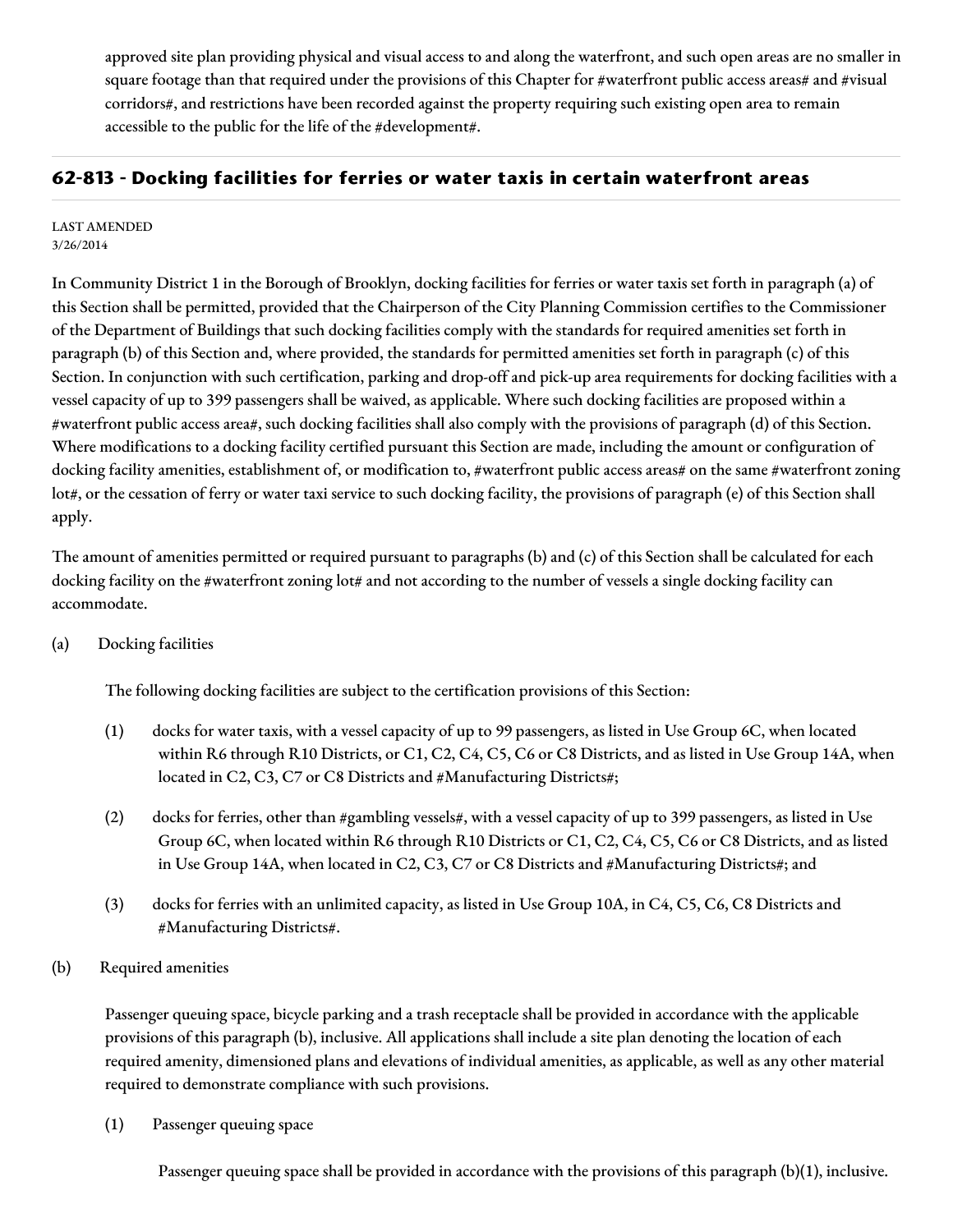### (i) Amount

A minimum of four square feet of queuing space per passenger shall be provided on the #waterfront zoning lot# for 40 percent of the U.S. Coast Guard certified passenger capacity of the largest vessel proposed to dock at such facility. Queuing space may be either standing space or seating space, and may be either open to the sky or provided within a sheltered space for passengers in accordance with the provisions of paragraph  $(c)(1)$ , inclusive, of this Section.

### (ii) Standing space

All standing queuing space shall be contiguous and clear of obstructions, except for any interruption by circulation paths required for access to docking facilities through a gangway, or pier access thereto. However, such standing queuing space may be non-contiguous and temporary dividers may be permitted as obstructions within such queuing space where the applicant signs an affidavit, or provides materials demonstrating in a manner that is satisfactory to the Chairperson, that an attendant will manage queues whenever such measures are implemented.

### (iii) Seating space

A minimum of 10 percent of required queuing space shall be provided as seating, and up to 50 percent of required queuing space may be provided as seating. However, no seating shall be required within a previously approved #waterfront public access area#. For the purpose of applying seating towards the queuing requirement, one linear foot of seating shall equal one square foot of queuing space.

All seating provided for queuing space shall comply with the applicable dimensional criteria of Section 62-652 (Seating), but need not comply with the percentage requirements for different types of seating required pursuant to such Section. However, moveable chairs shall not constitute seating for queuing.

Any seating space provided pursuant to this Section within an existing or proposed #waterfront public access area# shall not count towards the maximum amount of seating permitted to be located seaward of the #shore public walkway# pursuant to paragraph (b) of Section 62-62 (Design Requirements for Shore Public Walkways and Supplemental Public Access Areas).

(iv) Location

Queuing space shall be provided on the #waterfront zoning lot# within 150 feet of the landward terminus of the gangway leading to the docking facility.

## (2) Bicycle parking

Bicycle racks sufficient to provide at least four bicycle parking spaces shall be provided on the #waterfront zoning lot#. Such bicycle racks shall comply with the standards of Section 62-657.

(3) Trash receptacle

One trash receptacle shall be provided on the #waterfront zoning lot# within 25 feet of the landward terminus of the gangway leading to the docking facility. Such trash receptacle shall comply with the standards of Section 62-658.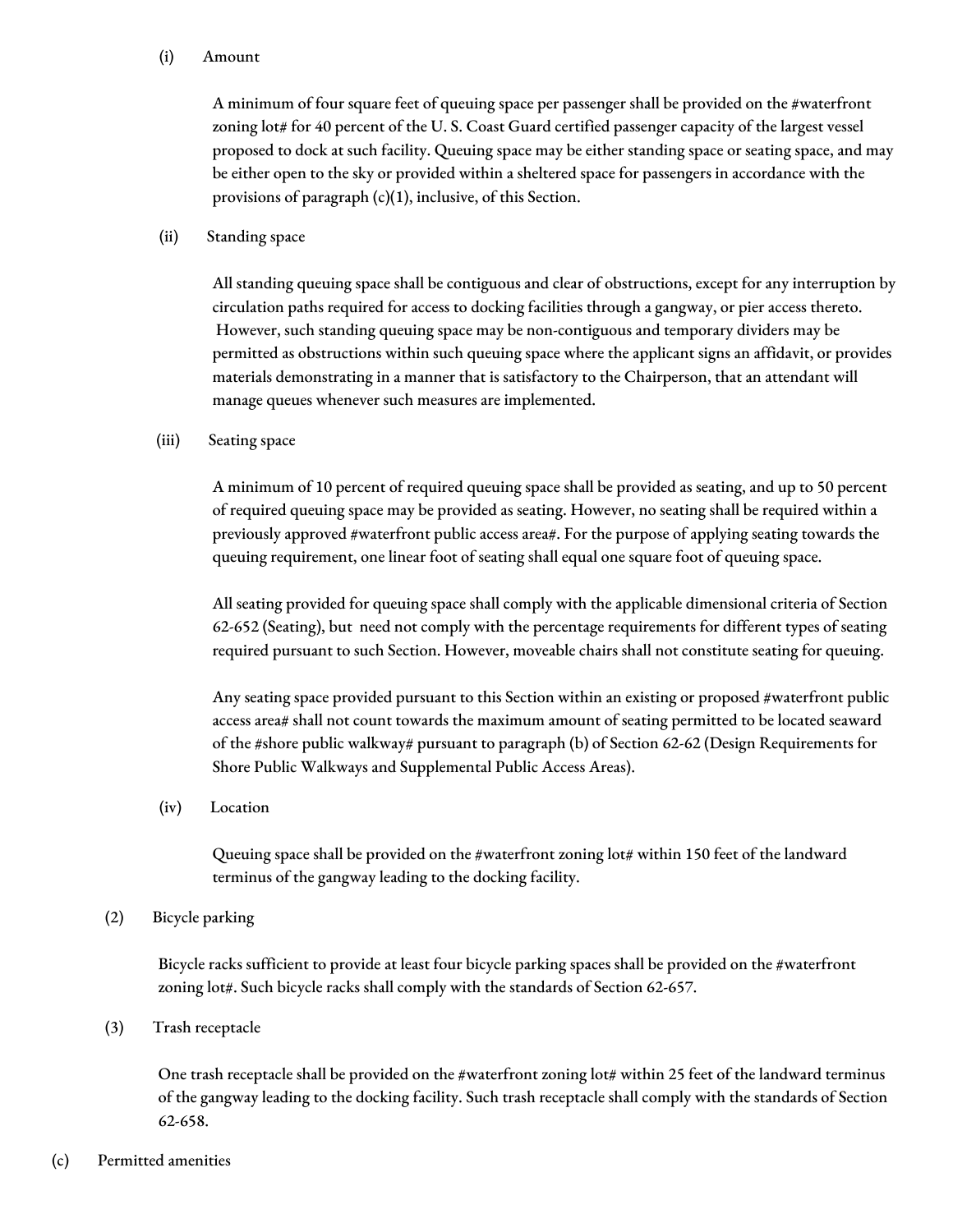Passenger queuing shelters and ticketing machines may be provided only in accordance with the applicable standards of this paragraph (c), or, where applicable, the authorization provisions set forth in Section 62-824 (Modifications to passenger queuing shelters for ferry or water taxi docking facilities).

All applications shall include a site plan denoting the location of such amenities, dimensioned plans and elevations of individual amenities, as well as any other material required to demonstrate compliance with the following standards:

(1) Passenger queueing shelter

Where provided, passenger queueing shelters shall comply with the provisions of this paragraph (c)(1), inclusive. All heights are measured from adjoining grade.

(i) Maximum dimensions and permitted enclosing walls

The maximum height of a shelter shall be 10 feet. Below a height of seven feet, the maximum width shall be four feet, and above a height of seven feet, the maximum width shall be eight feet. The maximum length of a shelter shall not exceed 16 feet, except that where a ticketing machine provided pursuant to paragraph (c)(2) of this Section is located within such shelter, such maximum length may be increased to 20 feet.

Shelters shall be permitted a total of three enclosing walls, one along the long dimension of the shelter, and one along each narrow end.

(ii) Support structures below the roof

A maximum of two vertical columns may support the enclosing walls and the roof of a shelter, except that where a ticketing machine provided pursuant to paragraph  $(c)(2)$  of this Section is located within such shelter, an additional column shall be permitted. The maximum width and depth of such columns shall not exceed 12 inches. All such columns shall be aligned so that when viewed in elevation view along the narrow end of the shelter, only one column shall be visible.

Below a height of 30 inches, one horizontal structural element shall be permitted along the long dimension of the shelter. The maximum depth and height of such structural element shall not exceed 12 inches. Between a height of 30 inches and seven feet no horizontal structural elements shall be permitted, and above a height of seven feet, horizontal structural elements shall be considered part of the roof structure.

Additional support structures needed to support glazing in the enclosing walls are permitted, provided that such structures are to the minimum amount necessary.

(iii) Roof structure

The roof of the shelter, including all associated structural elements and materials, shall be located above a height of seven feet.

The maximum depth of the roof, including all associated structural elements and materials, shall not exceed 12 inches, as measured perpendicular to the roof surface. In addition, within six inches of the edge of any portion of the roof that cantilevers over passenger queuing space, as viewed in elevation along the narrow end of the shelter, the depth of the roof shall be limited to three inches.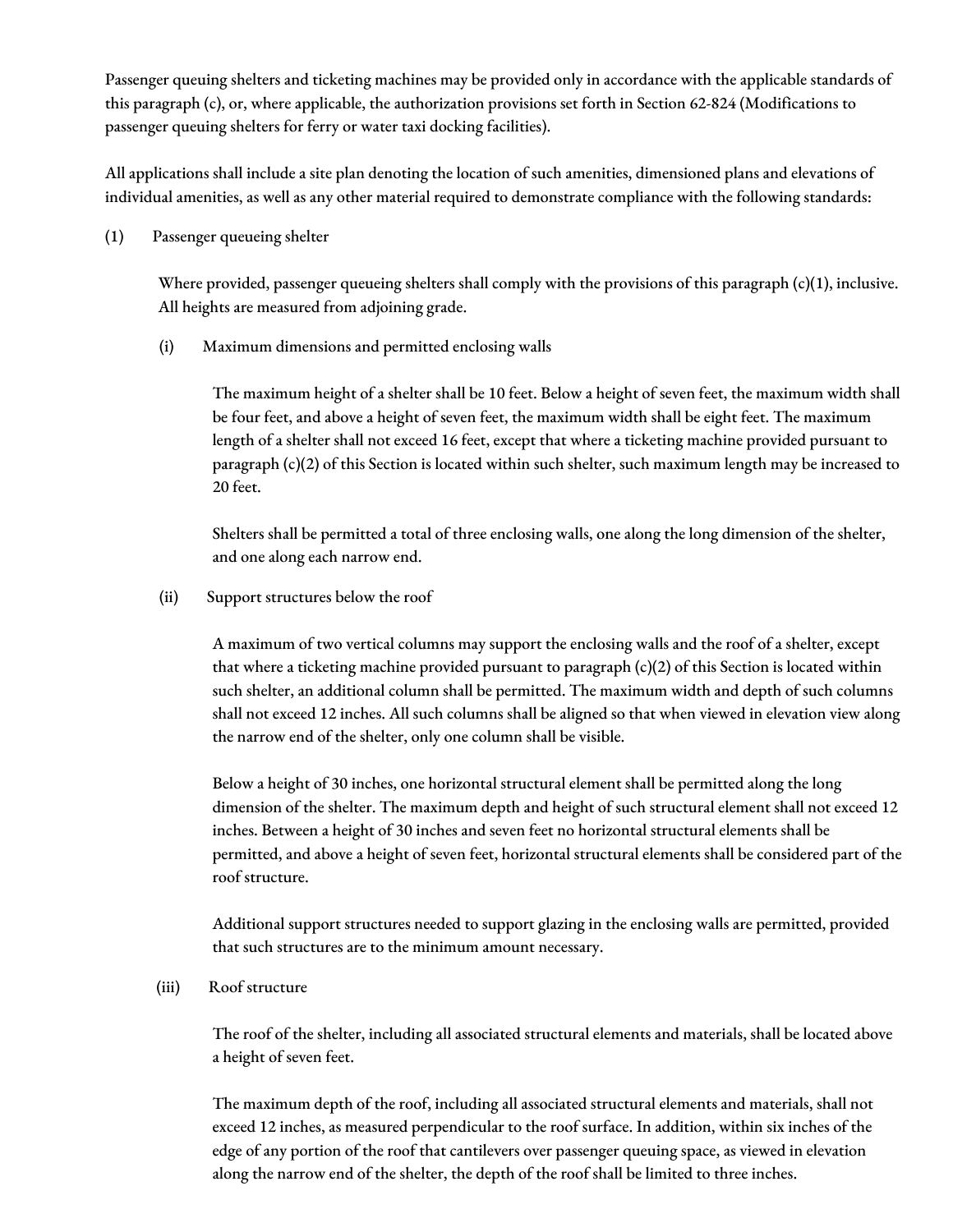No slopes or curves shall be permitted in the roof along the long dimension of the shelter. Along the narrow end of the shelter, slopes not to exceed 15 degrees and curves with a radius of at least 10 feet shall be permitted. Where two slopes are provided, in no event shall both portions of the roof angle downward from the same point.

(iv) Materials, lighting and permitted signage

On each narrow end of the shelter, the enclosing wall or associated vertical support column may accommodate up to six square feet of way-finding ferry #signs#, with a width not to exceed 12 inches. In addition, the enclosing wall on the long end of the shelter or a face of a ticketing machine provided in accordance with paragraph (c)(2) of this Section may accommodate up to six square feet of materials related to ferry operations, including maps and schedules of ferry service. No #advertising signs# shall be permitted.

All structural elements shall be composed of unpainted, metallic materials. The entire surface area of all enclosing walls shall be composed of untinted, transparent materials, except for transparency distraction markers and any support structures or signage permitted pursuant to this paragraph  $(c)(1)$ . A minimum of 50 percent of the surface area of the roof shall be composed of translucent materials, except that any portion occupied by solar panels shall be excluded from such calculation. Benches provided within a shelter shall either match or complement such shelter materials.

Where lighting is provided within a shelter, the luminaire shall be shielded so the light source is not visible.

(v) Location and orientation

Shelters shall be provided on the #waterfront zoning lot# within 100 feet of the landward terminus of the gangway leading to the docking facility.

The long dimension of the shelter shall be oriented so as to be within 15 degrees of being perpendicular to the shoreline or, where located on a pier, within 15 degrees of being parallel to such pier.

Where a shelter is provided within a previously approved #waterfront public access area#, the Chairperson may modify the location and orientation provisions of this Section, to the minimum extent necessary, where site limitations would make compliance with such provisions infeasible.

## (2) Ticketing machines

Ticketing machines provided in conjunction with a docking facility shall comply with the provisions of this paragraph (c)(2).

(i) Maximum square footage

The maximum area of all ticket machines, as measured in plan around the furthest extent of such machines, shall not exceed 12 square feet.

(ii) Location

Ticketing machines shall be provided on the #waterfront zoning lot# within 100 feet of the landward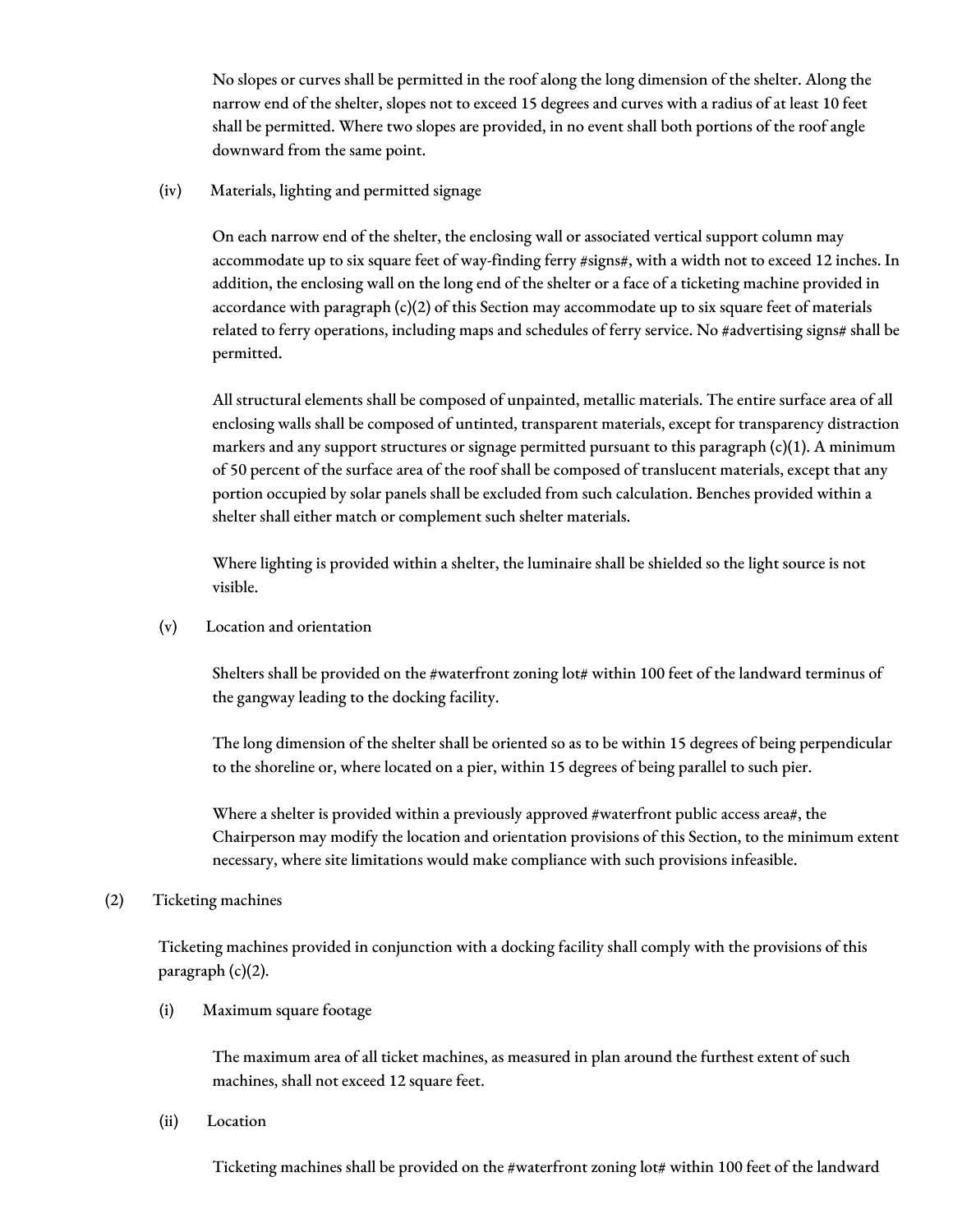terminus of the gangway leading to the docking facility.

Where a passenger queuing shelter is provided in conjunction with the ferry or water taxi docking facility pursuant to paragraph (c)(1) of this Section, ticketing machines shall be located either within, or immediately adjacent to the upland portion of such shelter.

Any ticketing machine not placed within a passenger queuing shelter shall be placed in a location open to the sky.

Ticketing machines shall either front directly upon a required circulation path or shall be connected thereto by a walkway with an unobstructed minimum clear width of at least five feet.

Where a ticketing machine is provided within a previously approved #waterfront public access area#, the Chairperson may modify the location provisions of this Section, to the minimum extent necessary, where site limitations would make compliance with such provisions infeasible.

## (d) Provisions for adding amenities for docking facilities to a #waterfront public access area#

Docking facilities proposed within a previously approved #waterfront public access area# or in conjunction with a certification for such approval, pursuant to Section 62-811 (Waterfront public access areas and visual corridors), shall comply with the applicable provisions of this paragraph (d).

## (1) Permitted obstructions

In no event shall amenities provided pursuant to paragraphs (b) or (c) of this Section be permitted to encroach upon the minimum circulation paths required pursuant to the applicable provisions of Sections 62-62 (Design Requirements for Shore Public Walkways and Supplemental Public Access Areas), 62-63 (Design Requirements for Public Access on Piers and Floating Structures) and 62-64 (Design Requirements for Upland Connections).

(2) Providing amenities in previously approved #waterfront public access areas#

All seating, bicycle parking and trash receptacles provided for docking facilities in accordance with the provisions of paragraph (b) of this Section, within a previously approved #waterfront public access area#, shall be provided in addition to the amount of seating, bicycle parking, or trash receptacles required for such #waterfront public access area# pursuant to the applicable provisions of Section 62-60 (DESIGN REQUIREMENTS FOR WATERFRONT PUBLIC ACCESS AREAS). Where excess seating, bicycle parking or trash receptacles have been provided within such previously approved #waterfront public access areas#, such additional amenities may be applied towards compliance with the provisions for docking facilities of this Section, provided that such amenities comply with the applicable provisions of paragraph (b) of this Section. Where previously approved #waterfront public access areas# are #non-complying# as to the provision of required amenities, in no event shall the minimum amount of amenity provided for docking facilities pursuant to paragraph (b) reduce the degree of #non-compliance# of such #waterfront public access area#.

All seating, bicycle parking and trash receptacles provided in accordance with the provisions of paragraph (b) of this Section in an existing #waterfront public access area# shall either match or shall be comparable with such existing amenities, with regard to quality, materials, finishes and form.

Modifications to a previously approved #waterfront public access area# in order to accommodate amenities to be provided for a docking facility in accordance with paragraphs (b) or (c) of this Section shall not constitute a